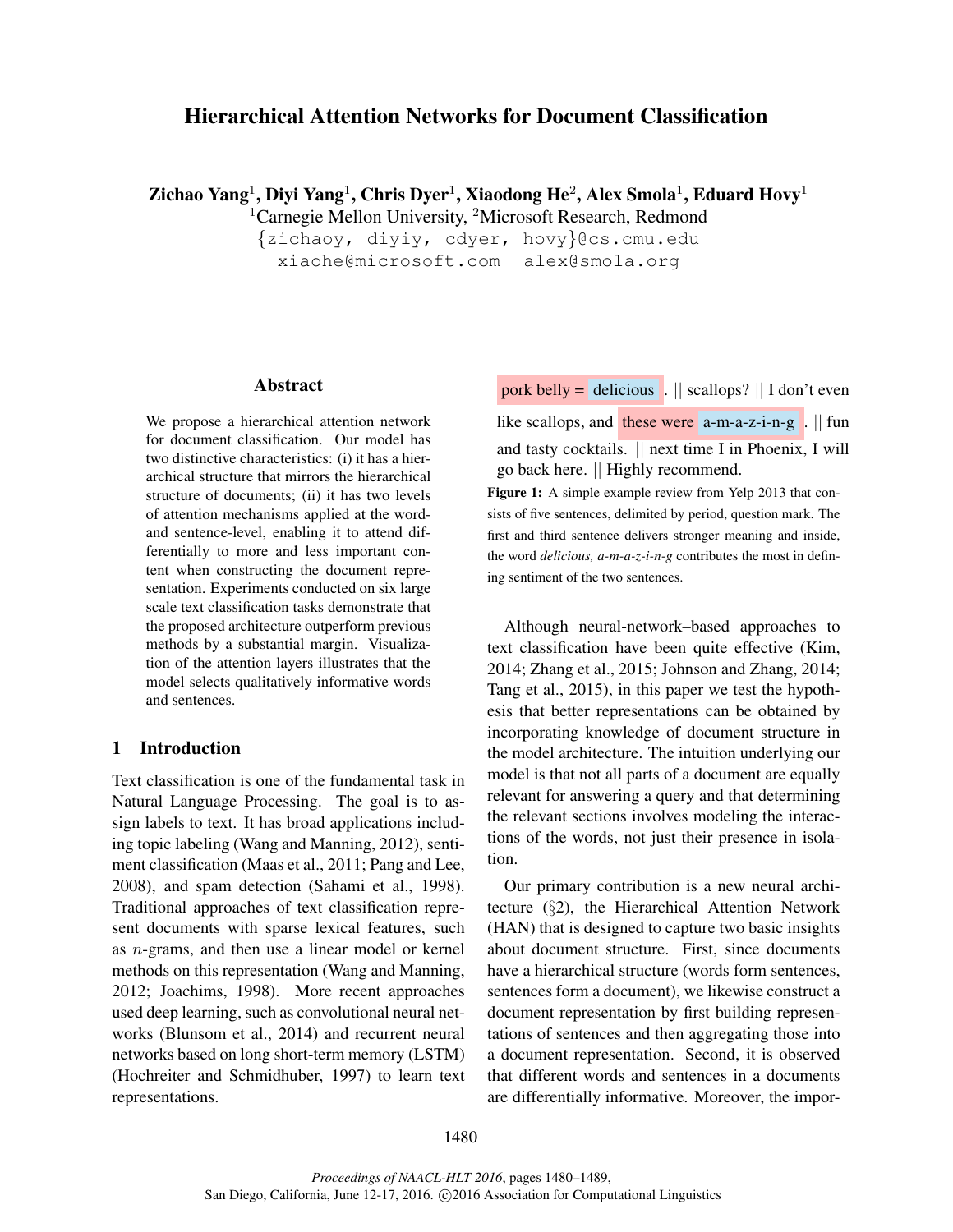tance of words and sentences are highly context dependent, i.e. the same word or sentence may be differentially important in different context  $(\S 3.5)$ . To include sensitivity to this fact, our model includes two levels of attention mechanisms (Bahdanau et al.,  $2014$ ; Xu et al.,  $2015$ ) — one at the word level and one at the sentence level — that let the model to pay more or less attention to individual words and sentences when constructing the representation of the document. To illustrate, consider the example in Fig. 1, which is a short Yelp review where the task is to predict the rating on a scale from 1–5. Intuitively, the first and third sentence have stronger information in assisting the prediction of the rating; within these sentences, the word delicious, a-m-a-z-i-n-g contributes more in implying the positive attitude contained in this review. Attention serves two benefits: not only does it often result in better performance, but it also provides insight into which words and sentences contribute to the classification decision which can be of value in applications and analysis (Shen et al., 2014; Gao et al., 2014).

The key difference to previous work is that our system uses *context* to discover *when* a sequence of tokens is relevant rather than simply filtering for (sequences of) tokens, taken out of context. To evaluate the performance of our model in comparison to other common classification architectures, we look at six data sets (§3). Our model outperforms previous approaches by a significant margin.

### 2 Hierarchical Attention Networks

The overall architecture of the Hierarchical Attention Network (HAN) is shown in Fig. 2. It consists of several parts: a word sequence encoder, a word-level attention layer, a sentence encoder and a sentence-level attention layer. We describe the details of different components in the following sections.

#### 2.1 GRU-based sequence encoder

The GRU (Bahdanau et al., 2014) uses a gating mechanism to track the state of sequences without using separate memory cells. There are two types of gates: the reset gate  $r_t$  and the update gate  $z_t$ . They together control how information is updated to the



Figure 2: Hierarchical Attention Network.

state. At time  $t$ , the GRU computes the new state as

$$
h_t = (1 - z_t) \odot h_{t-1} + z_t \odot \tilde{h}_t.
$$
 (1)

This is a linear interpolation between the previous state  $h_{t-1}$  and the current new state  $\tilde{h}_t$  computed with new sequence information. The gate  $z_t$  decides how much past information is kept and how much new information is added.  $z_t$  is updated as:

$$
z_t = \sigma(W_z x_t + U_z h_{t-1} + b_z), \tag{2}
$$

where  $x_t$  is the sequence vector at time t. The candidate state  $\tilde{h}_t$  is computed in a way similar to a traditional recurrent neural network (RNN):

$$
\tilde{h}_t = \tanh(W_h x_t + r_t \odot (U_h h_{t-1}) + b_h), \quad (3)
$$

Here  $r_t$  is the reset gate which controls how much the past state contributes to the candidate state. If  $r_t$ is zero, then it forgets the previous state. The reset gate is updated as follows:

$$
r_t = \sigma(W_r x_t + U_r h_{t-1} + b_r)
$$
 (4)

#### 2.2 Hierarchical Attention

We focus on document-level classification in this work. Assume that a document has  $L$  sentences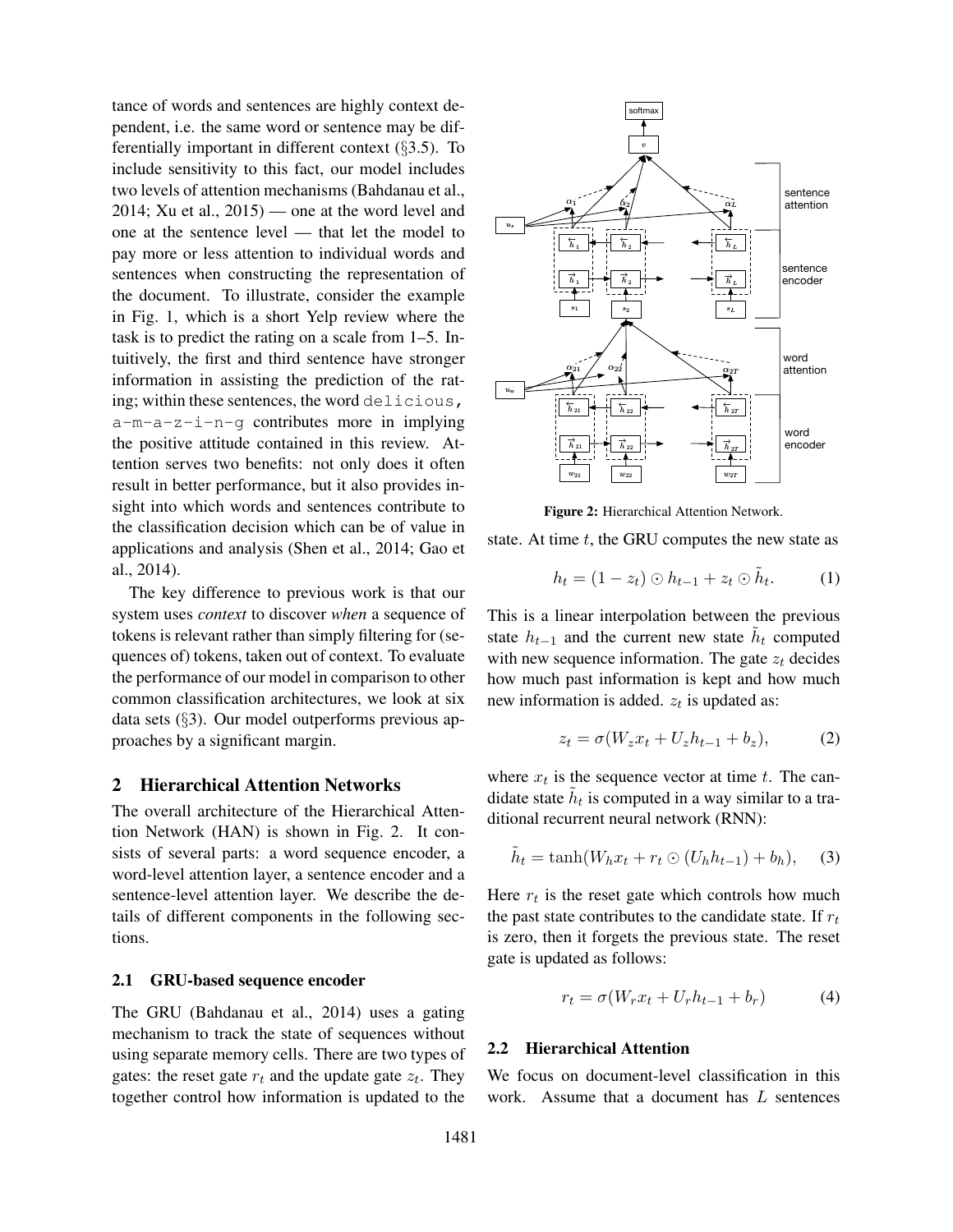$s_i$  and each sentence contains  $T_i$  words.  $w_{it}$  with  $t \in [1, T]$  represents the words in the *i*th sentence. The proposed model projects the raw document into a vector representation, on which we build a classifier to perform document classification. In the following, we will present how we build the document level vector progressively from word vectors by using the hierarchical structure.

Word Encoder Given a sentence with words  $w_{it}, t \in [0, T]$ , we first embed the words to vectors through an embedding matrix  $W_e$ ,  $x_{ij} = W_e w_{ij}$ . We use a bidirectional GRU (Bahdanau et al., 2014) to get annotations of words by summarizing information from both directions for words, and therefore incorporate the contextual information in the annotation. The bidirectional GRU contains the forward GRU  $\overrightarrow{f}$  which reads the sentence  $s_i$  from  $w_{i1}$  to  $w_{iT}$  and a backward GRU  $\overline{f}$  which reads from  $w_{iT}$ to  $w_{i1}$ :

$$
x_{it} = W_e w_{it}, t \in [1, T],
$$
  
\n
$$
\overrightarrow{h}_{it} = \overrightarrow{\text{GRU}}(x_{it}), t \in [1, T],
$$
  
\n
$$
\overleftarrow{h}_{it} = \overleftarrow{\text{GRU}}(x_{it}), t \in [T, 1].
$$

We obtain an annotation for a given word  $w_{it}$  by concatenating the forward hidden state  $\vec{h}_{it}$  and backward hidden state  $\overleftrightarrow{h}_{it}$ , i.e.,  $h_{it} = [\overrightarrow{h}_{it}, \overleftarrow{h}_{it}],$ which summarizes the information of the whole sentence centered around  $w_{it}$ .

Note that we directly use word embeddings. For a more complete model we could use a GRU to get word vectors directly from characters, similarly to (Ling et al., 2015). We omitted this for simplicity.

Word Attention Not all words contribute equally to the representation of the sentence meaning. Hence, we introduce attention mechanism to extract such words that are important to the meaning of the sentence and aggregate the representation of those informative words to form a sentence vector. Specifically,

$$
u_{it} = \tanh(W_w h_{it} + b_w) \tag{5}
$$

$$
\alpha_{it} = \frac{\exp(u_{it}^\top u_w)}{\sum_t \exp(u_{it}^\top u_w)}\tag{6}
$$

$$
s_i = \sum_t \alpha_{it} h_{it}.\tag{7}
$$

That is, we first feed the word annotation  $h_{it}$  through a one-layer MLP to get  $u_{it}$  as a hidden representation of  $h_{it}$ , then we measure the importance of the word as the similarity of  $u_{it}$  with a word level context vector  $u_w$  and get a normalized importance weight  $\alpha_{it}$  through a softmax function. After that, we compute the sentence vector  $s_i$  (we abuse the notation here) as a weighted sum of the word annotations based on the weights. The context vector  $u_w$ can be seen as a high level representation of a fixed query "what is the informative word" over the words like that used in memory networks (Sukhbaatar et al., 2015; Kumar et al., 2015). The word context vector  $u_w$  is randomly initialized and jointly learned during the training process.

**Sentence Encoder** Given the sentence vectors  $s_i$ , we can get a document vector in a similar way. We use a bidirectional GRU to encode the sentences:

$$
\overrightarrow{h}_i = \overrightarrow{\text{GRU}}(s_i), i \in [1, L],
$$
  

$$
\overleftarrow{h}_i = \overleftarrow{\text{GRU}}(s_i), t \in [L, 1].
$$

We concatenate  $\overrightarrow{h}_i$  and  $\overleftarrow{h}_j$  to get an annotation of sentence *i*, i.e.,  $h_i = [\overrightarrow{h}_i, \overleftarrow{h}_i]$ .  $h_i$  summarizes the neighbor sentences around sentence  $i$  but still focus on sentence i.

Sentence Attention To reward sentences that are clues to correctly classify a document, we again use attention mechanism and introduce a sentence level context vector  $u_s$  and use the vector to measure the importance of the sentences. This yields

$$
u_i = \tanh(W_s h_i + b_s),\tag{8}
$$

$$
\alpha_i = \frac{\exp(u_i^\top u_s)}{\sum_i \exp(u_i^\top u_s)},\tag{9}
$$

$$
v = \sum_{i} \alpha_i h_i,\tag{10}
$$

where  $v$  is the document vector that summarizes all the information of sentences in a document. Similarly, the sentence level context vector can be randomly initialized and jointly learned during the training process.

### 2.3 Document Classification

The document vector  $v$  is a high level representation of the document and can be used as features for doc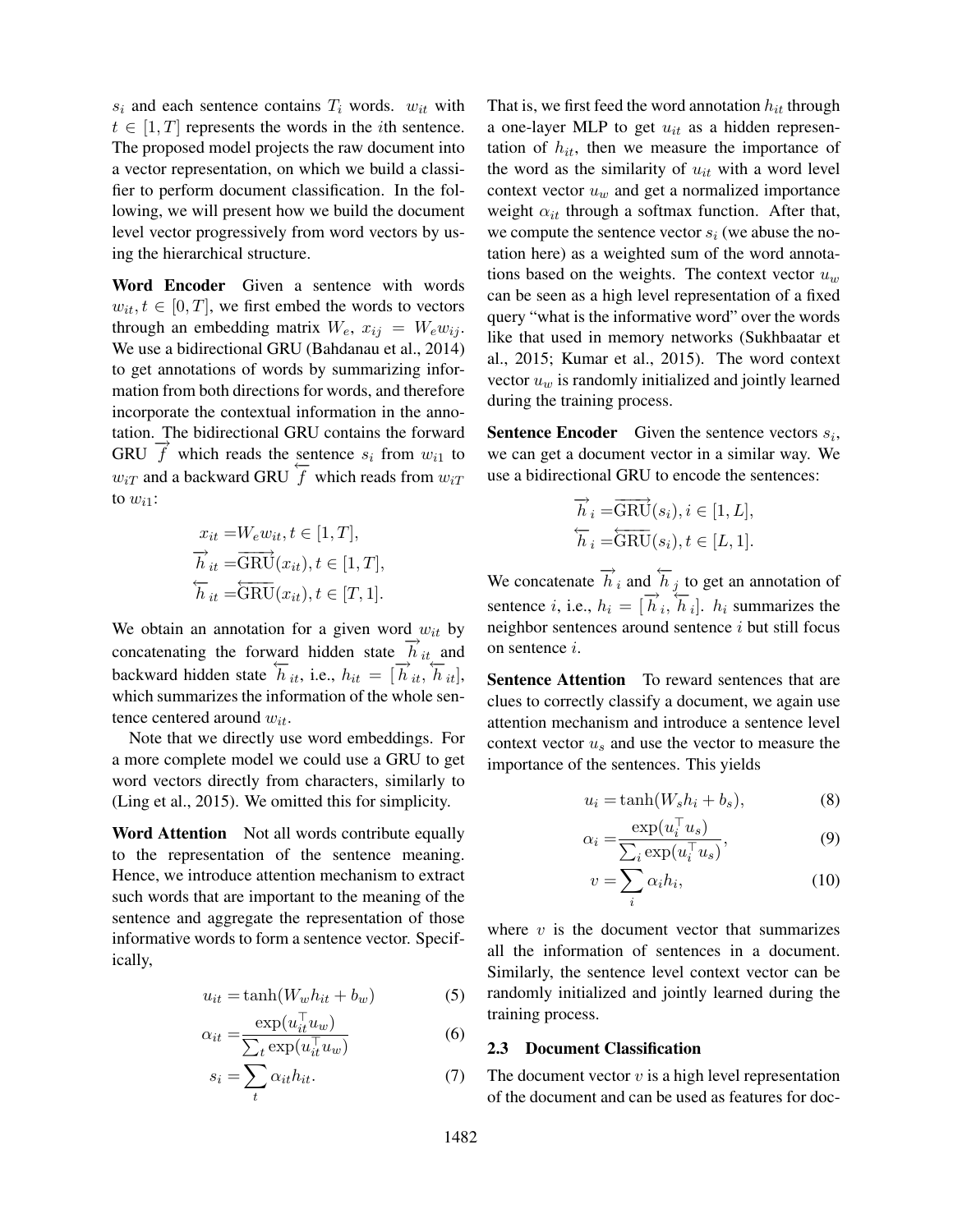ument classification:

$$
p = \text{softmax}(W_c v + b_c). \tag{11}
$$

We use the negative log likelihood of the correct labels as training loss:

$$
L = -\sum_{d} \log p_{dj},\tag{12}
$$

where  $j$  is the label of document  $d$ .

# 3 Experiments

### 3.1 Data sets

We evaluate the effectiveness of our model on six large scale document classification data sets. These data sets can be categorized into two types of document classification tasks: sentiment estimation and topic classification. The statistics of the data sets are summarized in Table 1. We use 80% of the data for training, 10% for validation, and the remaining 10% for test, unless stated otherwise.

- Yelp reviews are obtained from the Yelp Dataset Challenge in 2013, 2014 and 2015 (Tang et al., 2015). There are five levels of ratings from 1 to 5 (higher is better).
- IMDB reviews are obtained from (Diao et al., 2014). The ratings range from 1 to 10.
- Yahoo answers are obtained from (Zhang et al., 2015). This is a topic classification task with 10 classes: Society & Culture, Science & Mathematics, Health, Education & Reference, Computers & Internet, Sports, Business & Finance, Entertainment & Music, Family & Relationships and Politics & Government. The document we use includes question titles, question contexts and best answers. There are 140,000 training samples and 5000 testing samples. The original data set does not provide validation samples. We randomly select 10% of the training samples as validation.
- Amazon reviews are obtained from (Zhang et al., 2015). The ratings are from 1 to 5. 3,000,000 reviews are used for training and 650,000 reviews for testing. Similarly, we use 10% of the training samples as validation.

#### 3.2 Baselines

We compare HAN with several baseline methods, including traditional approaches such as linear methods, SVMs and paragraph embeddings using neural networks, LSTMs, word-based CNN, character-based CNN, and Conv-GRNN, LSTM-GRNN. These baseline methods and results are reported in (Zhang et al., 2015; Tang et al., 2015).

## 3.2.1 Linear methods

Linear methods (Zhang et al., 2015) use the constructed statistics as features. A linear classifier based on multinomial logistic regression is used to classify the documents using the features.

- BOW and BOW+TFIDF The 50,000 most frequent words from the training set are selected and the count of each word is used features. Bow+TFIDF, as implied by the name, uses the TFIDF of counts as features.
- n-grams and n-grams+TFIDF used the most frequent 500,000 n-grams (up to 5-grams).
- Bag-of-means The average word2vec embedding (Mikolov et al., 2013) is used as feature set.

# 3.2.2 SVMs

SVMs-based methods are reported in (Tang et al., 2015), including SVM+Unigrams, Bigrams, Text Features, AverageSG, SSWE. In detail, Unigrams and Bigrams uses bag-of-unigrams and bagof-bigrams as features respectively.

- Text Features are constructed according to (Kiritchenko et al., 2014), including word and character n-grams, sentiment lexicon features etc.
- AverageSG constructs 200-dimensional word vectors using word2vec and the average word embeddings of each document are used.
- SSWE uses sentiment specific word embeddings according to (Tang et al., 2014).

# 3.2.3 Neural Network methods

The neural network based methods are reported in (Tang et al., 2015) and (Zhang et al., 2015).

CNN-word Word based CNN models like that of (Kim, 2014) are used.

CNN-char Character level CNN models are reported in (Zhang et al., 2015).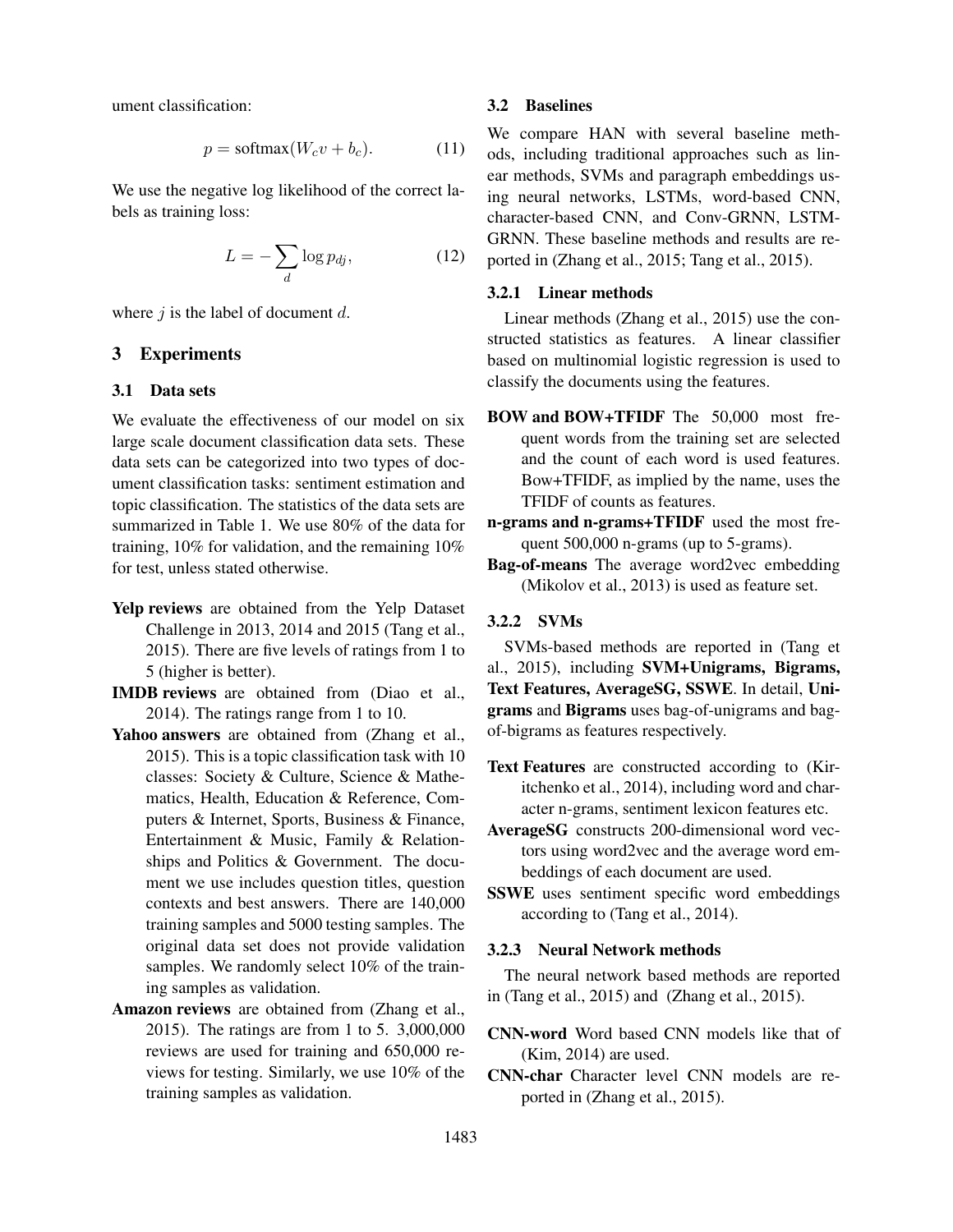| Data set           | classes | documents | average #s | $max$ #s | average #w | $max$ #w | vocabulary |
|--------------------|---------|-----------|------------|----------|------------|----------|------------|
| <b>Yelp 2013</b>   |         | 335,018   | 8.9        | 151      | 151.6      | 1184     | 211,245    |
| <b>Yelp 2014</b>   |         | 1,125,457 | 9.2        | 151      | 156.9      | 1199     | 476,191    |
| <b>Yelp 2015</b>   |         | 1,569,264 | 9.0        | 151      | 151.9      | 1199     | 612,636    |
| <b>IMDB</b> review | 10      | 348,415   | 14.0       | 148      | 325.6      | 2802     | 115,831    |
| Yahoo Answer       | 10      | 1,450,000 | 6.4        | 515      | 108.4      | 4002     | 1,554,607  |
| Amazon review      |         | 3,650,000 | 4.9        | 99       | 91.9       | 596      | 1,919,336  |

Table 1: Data statistics: #s denotes the number of sentences (average and maximum per document), #w denotes the number of words (average and maximum per document).

- LSTM takes the whole document as a single sequence and the average of the hidden states of all words is used as feature for classification.
- Conv-GRNN and LSTM-GRNN were proposed by (Tang et al., 2015). They also explore the hierarchical structure: a CNN or LSTM provides a sentence vector, and then a gated recurrent neural network (GRNN) combines the sentence vectors from a document level vector representation for classification.

#### 3.3 Model configuration and training

We split documents into sentences and tokenize each sentence using Stanford's CoreNLP (Manning et al., 2014). We only retain words appearing more than 5 times in building the vocabulary and replace the words that appear 5 times with a special UNK token. We obtain the word embedding by training an unsupervised word2vec (Mikolov et al., 2013) model on the training and validation splits and then use the word embedding to initialize  $W_e$ .

The hyper parameters of the models are tuned on the validation set. In our experiments, we set the word embedding dimension to be 200 and the GRU dimension to be 50. In this case a combination of forward and backward GRU gives us 100 dimensions for word/sentence annotation. The word/sentence context vectors also have a dimension of 100, initialized at random.

For training, we use a mini-batch size of 64 and documents of similar length (in terms of the number of sentences in the documents) are organized to be a batch. We find that length-adjustment can accelerate training by three times. We use stochastic gradient descent to train all models with momentum of 0.9. We pick the best learning rate using grid search on the validation set.

#### 3.4 Results and analysis

The experimental results on all data sets are shown in Table 2. We refer to our models as HN-{AVE, MAX, ATT}. Here HN stands for Hierarchical Network, AVE indicates averaging, MAX indicates max-pooling, and ATT indicates our proposed hierarchical attention model. Results show that HN-ATT gives the best performance across all data sets.

The improvement is regardless of data sizes. For smaller data sets such as Yelp 2013 and IMDB, our model outperforms the previous best baseline methods by 3.1% and 4.1% respectively. This finding is consistent across other larger data sets. Our model outperforms previous best models by 3.2%, 3.4%, 4.6% and 6.0% on Yelp 2014, Yelp 2015, Yahoo Answers and Amazon Reviews. The improvement also occurs regardless of the type of task: sentiment classification, which includes Yelp 2013-2014, IMDB, Amazon Reviews and topic classification for Yahoo Answers.

From Table 2 we can see that neural network based methods that do *not* explore hierarchical document structure, such as LSTM, CNN-word, CNNchar have little advantage over traditional methods for large scale (in terms of document size) text classification. E.g. SVM+TextFeatures gives performance 59.8, 61.8, 62.4, 40.5 for Yelp 2013, 2014, 2015 and IMDB respectively, while CNN-word has accuracy 59.7, 61.0, 61.5, 37.6 respectively.

Exploring the hierarchical structure only, as in HN-AVE, HN-MAX, can significantly improve over LSTM, CNN-word and CNN-char. For example, our HN-AVE outperforms CNN-word by 7.3%, 8.8%, 8.5%, 10.2% than CNN-word on Yelp 2013, 2014, 2015 and IMDB respectively. Our model HN-ATT that further utilizes attention mechanism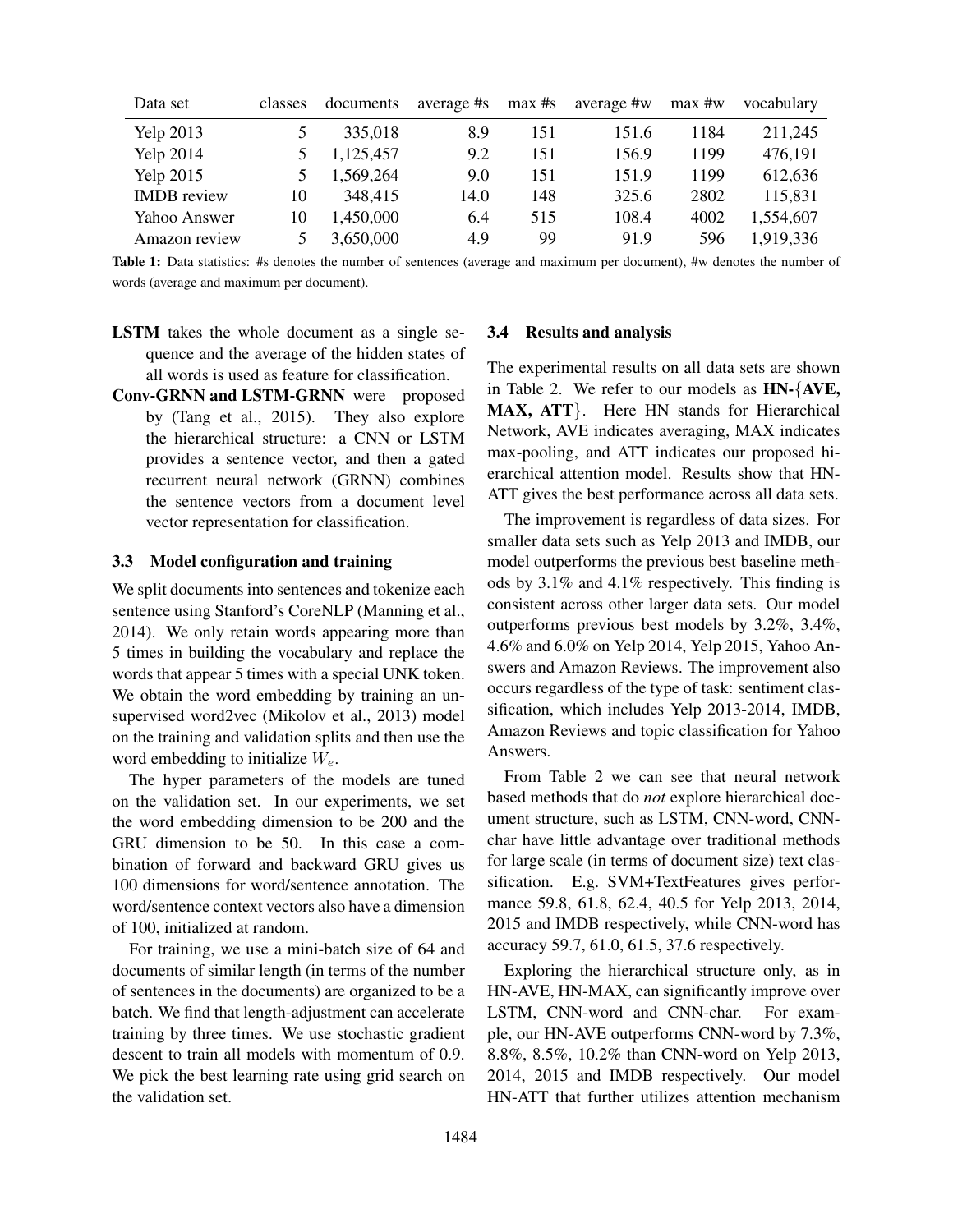|                    | Methods                   | Yelp'13        | Yelp'14 | Yelp'15 | <b>IMDB</b> | Yahoo Answer | Amazon |
|--------------------|---------------------------|----------------|---------|---------|-------------|--------------|--------|
| Zhang et al., 2015 | <b>BoW</b>                |                |         | 58.0    | ٠           | 68.9         | 54.4   |
|                    | <b>BoW TFIDF</b>          |                |         | 59.9    |             | 71.0         | 55.3   |
|                    | ngrams                    |                |         | 56.3    |             | 68.5         | 54.3   |
|                    | ngrams TFIDF              |                |         | 54.8    |             | 68.5         | 52.4   |
|                    | Bag-of-means              |                |         | 52.5    |             | 60.5         | 44.1   |
| Tang et al., 2015  | Majority                  | 35.6           | 36.1    | 36.9    | 17.9        |              |        |
|                    | $SVM + Unigrams$          | 58.9           | 60.0    | 61.1    | 39.9        |              |        |
|                    | $SVM + Bigrams$           | 57.6           | 61.6    | 62.4    | 40.9        |              |        |
|                    | <b>SVM</b> + TextFeatures | 59.8           | 61.8    | 62.4    | 40.5        |              |        |
|                    | $SVM + AverageSG$         | 54.3           | 55.7    | 56.8    | 31.9        |              |        |
|                    | $SVM + SSWE$              | 53.5           | 54.3    | 55.4    | 26.2        |              |        |
| Zhang et al., 2015 | <b>LSTM</b>               |                |         | 58.2    |             | 70.8         | 59.4   |
|                    | CNN-char                  |                |         | 62.0    |             | 71.2         | 59.6   |
|                    | CNN-word                  | $\blacksquare$ | ٠       | 60.5    | ÷           | 71.2         | 57.6   |
| Tang et al., 2015  | Paragraph Vector          | 57.7           | 59.2    | 60.5    | 34.1        |              |        |
|                    | CNN-word                  | 59.7           | 61.0    | 61.5    | 37.6        |              |        |
|                    | Conv-GRNN                 | 63.7           | 65.5    | 66.0    | 42.5        |              |        |
|                    | LSTM-GRNN                 | 65.1           | 67.1    | 67.6    | 45.3        |              |        |
| This paper         | <b>HN-AVE</b>             | 67.0           | 69.3    | 69.9    | 47.8        | 75.2         | 62.9   |
|                    | HN-MAX                    | 66.9           | 69.3    | 70.1    | 48.2        | 75.2         | 62.9   |
|                    | HN-ATT                    | 68.2           | 70.5    | 71.0    | 49.4        | 75.8         | 63.6   |

Table 2: Document Classification, in percentage

combined with hierarchical structure improves over previous models (LSTM-GRNN) by 3.1%, 3.4%, 3.5% and 4.1% respectively. More interestingly, in the experiments, HN-AVE is equivalent to using non-informative global word/sentence context vectors (e.g., if they are all-zero vectors, then the attention weights in Eq. 6 and 9 become uniform weights). Compared to HN-AVE, the HN-ATT model gives superior performance across the board. This clearly demonstrates the effectiveness of the proposed global word and sentence importance vectors for the HAN.

## 3.5 Context dependent attention weights

If words were inherently important or not important, models without attention mechanism might work well since the model could automatically assign low weights to irrelevant words and vice versa. However, the importance of words is highly context dependent. For example, the word good may appear in a review that has the lowest rating either because users are only happy with part of the product/service or because they use it in a negation, such as not

good. To verify that our model can capture context dependent word importance, we plot the distribution of the attention weights of the words good and bad from the test split of Yelp 2013 data set as shown in Figure  $3(a)$  and Figure  $4(a)$ . We can see that the distribution has a attention weight assigned to a word from 0 to 1. This indicates that our model captures diverse context and assign context-dependent weight to the words.

For further illustration, we plot the distribution when conditioned on the ratings of the review. Subfigures 3(b)-(f) in Figure 3 and Figure 4 correspond to the rating 1-5 respectively. In particular, Figure 3(b) shows that the weight of good concentrates on the low end in the reviews with rating 1. As the rating increases, so does the weight distribution. This means that the word good plays a more important role for reviews with higher ratings. We can observe the converse trend in Figure 4 for the word bad. This confirms that our model can capture the context-dependent word importance.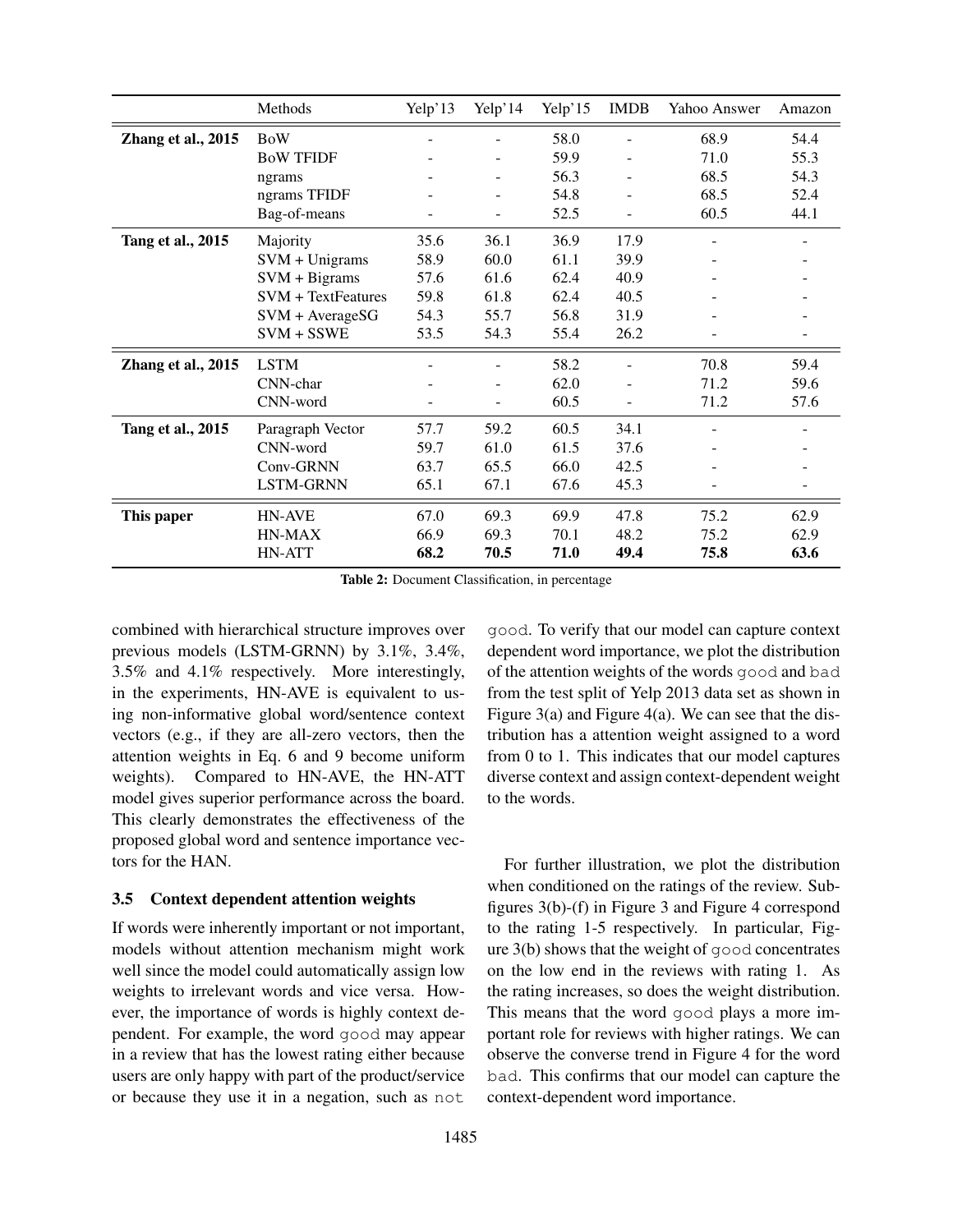

**Figure 3:** Attention weight distribution of good.  $(a)$  — aggregate distribution on the test split; (b)-(f) stratified for reviews with ratings 1-5 respectively. We can see that the weight distribution shifts to *higher* end as the rating goes higher.



Figure 4: Attention weight distribution of the word bad. The setup is as above: (a) contains the aggregate distribution, while (b)-(f) contain stratifications to reviews with ratings 1-5 respectively. Contrary to before, the word bad is considered important for poor ratings and less so for good ones.

# 3.6 Visualization of attention

In order to validate that our model is able to select informative sentences and words in a document, we visualize the hierarchical attention layers in Figures 5 and 6 for several documents from the Yelp 2013 and Yahoo Answers data sets.

Every line is a sentence (sometimes sentences spill over several lines due to their length). Red denotes the sentence weight and blue denotes the word weight. Due to the hierarchical structure, we normalize the word weight by the sentence weight to make sure that only important words in important sentences are emphasized. For visualization purposes we display  $\sqrt{p_s}p_w$ . The  $\sqrt{p_s}$  term displays the important words in unimportant sentences to ensure that they are not totally invisible.

Figure 5 shows that our model can select the words carrying strong sentiment like delicious, amazing, terrible and their corresponding sentences. Sentences containing many words like cocktails, pasta, entree are disregarded. Note that our model can not only select words carrying strong sentiment, it can also deal with complex across-sentence context. For example, there are sentences like i don't even like scallops in the first document of Fig. 5, if looking purely at the single sentence, we may think this is negative comment. However, our model looks at the context of this sentence and figures out this is a positive review and chooses to ignore this sentence.

Our hierarchical attention mechanism also works well for topic classification in the Yahoo Answer data set. For example, for the left document in Figure 6 with label 1, which denotes Science and Mathematics, our model accurately localizes the words zebra, strips, camouflage, predator and their corresponding sentences. For the right document with label 4, which denotes Computers and Internet, our model focuses on web, searches, browsers and their corresponding sentences. Note that this happens in a *multiclass* setting, that is, detection happens before the selection of the topic!

## 4 Related Work

Kim (2014) use neural networks for text classification. The architecture is a direct application of CNNs, as used in computer vision (LeCun et al., 1998), albeit with NLP interpretations. Johnson and Zhang (2014) explores the case of directly using a high-dimensional one hot vector as input. They find that it performs well. Unlike word level modelings, Zhang et al. (2015) apply a character-level CNN for text classification and achieve competitive results. Socher et al. (2013) use recursive neural networks for text classification. Tai et al. (2015)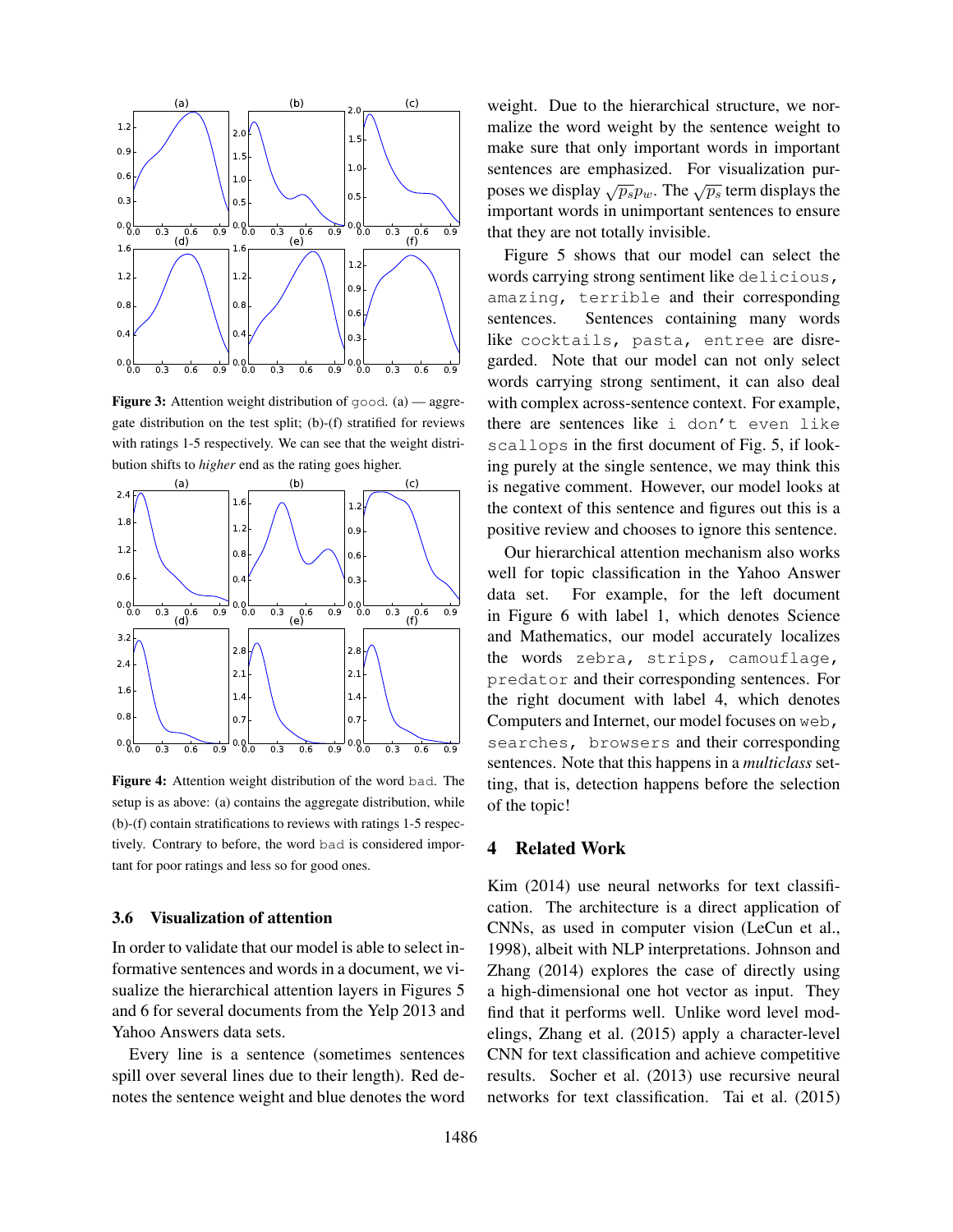|                                      | GT: 4 Prediction: 4                        | GT: 0 Prediction: 0                      |
|--------------------------------------|--------------------------------------------|------------------------------------------|
|                                      |                                            | terrible value.                          |
|                                      | pork belly $=$ delicious.                  | ordered pasta entree.                    |
|                                      | scallops ?                                 |                                          |
|                                      | i do n't.                                  | 16.95 good taste but size was an         |
|                                      | even.                                      |                                          |
|                                      | like.                                      | appetizer size.                          |
|                                      | scallops, and these were $a-m-a-z-i-n-g$ . | $\langle \cdot \rangle$                  |
|                                      | fun and tasty cocktails.                   | no salad, no bread no vegetable.         |
|                                      |                                            | this was.                                |
| next time i 'm in phoenix, i will go |                                            | our and tasty cocktails.                 |
|                                      | back here.                                 |                                          |
| highly recommend.                    |                                            | our second visit.<br>i will not go back. |
|                                      |                                            |                                          |

Figure 5: Documents from Yelp 2013. Label 4 means star 5, label 0 means star 1.

### GT: 1 Prediction: 1

|                                             | GT: 4 Prediction: 4                  |
|---------------------------------------------|--------------------------------------|
| why does zebras have stripes ?              | how do i get rid of all the old web  |
| what is the purpose or those stripes ?      |                                      |
| who do they serve the zebras in the         | searches i have on my web browser?   |
|                                             | i want to clean up my web browser    |
| wild life ?                                 |                                      |
| this provides camouflage - predator         | go to tools $>$ options.             |
|                                             | then click " delete history " and "  |
| vision is such that it is usually difficult | clean up temporary internet files. " |
| for them to see complex patterns            |                                      |

Figure 6: Documents from Yahoo Answers. Label 1 denotes Science and Mathematics and label 4 denotes Computers and Internet.

explore the structure of a sentence and use a treestructured LSTMs for classification. There are also some works that combine LSTM and CNN structure to for sentence classification (Lai et al., 2015; Zhou et al., 2015). Tang et al. (2015) use hierarchical structure in sentiment classification. They first use a CNN or LSTM to get a sentence vector and then a bi-directional gated recurrent neural network to compose the sentence vectors to get a document vectors. There are some other works that use hierarchical structure in sequence generation (Li et al., 2015) and language modeling (Lin et al., 2015).

The attention mechanism was proposed by (Bahdanau et al., 2014) in machine translation. The encoder decoder framework is used and an attention mechanism is used to select the reference words in original language for words in foreign language before translation. Xu et al. (2015) uses the attention mechanism in image caption generation to select the relevant image regions when generating words in the captions. Further uses of the attention mechanism include parsing (Vinyals et al., 2014), natural language question answering (Sukhbaatar et al., 2015; Kumar et al., 2015; Hermann et al., 2015), and image question answering (Yang et al., 2015). Unlike these works, we explore a *hierarchical* attention mechanism (to the best of our knowledge this is the first such instance).

# 5 Conclusion

In this paper, we proposed hierarchical attention networks (HAN) for classifying documents. As a convenient side-effect we obtained better visualization using the highly informative components of a document. Our model progressively builds a document vector by aggregating important words into sentence vectors and then aggregating important sentences vectors to document vectors. Experimental results demonstrate that our model performs significantly better than previous methods. Visualization of these attention layers illustrates that our model is effective in picking out important words and sentences.

Acknowledgments This work was supported by Microsoft Research.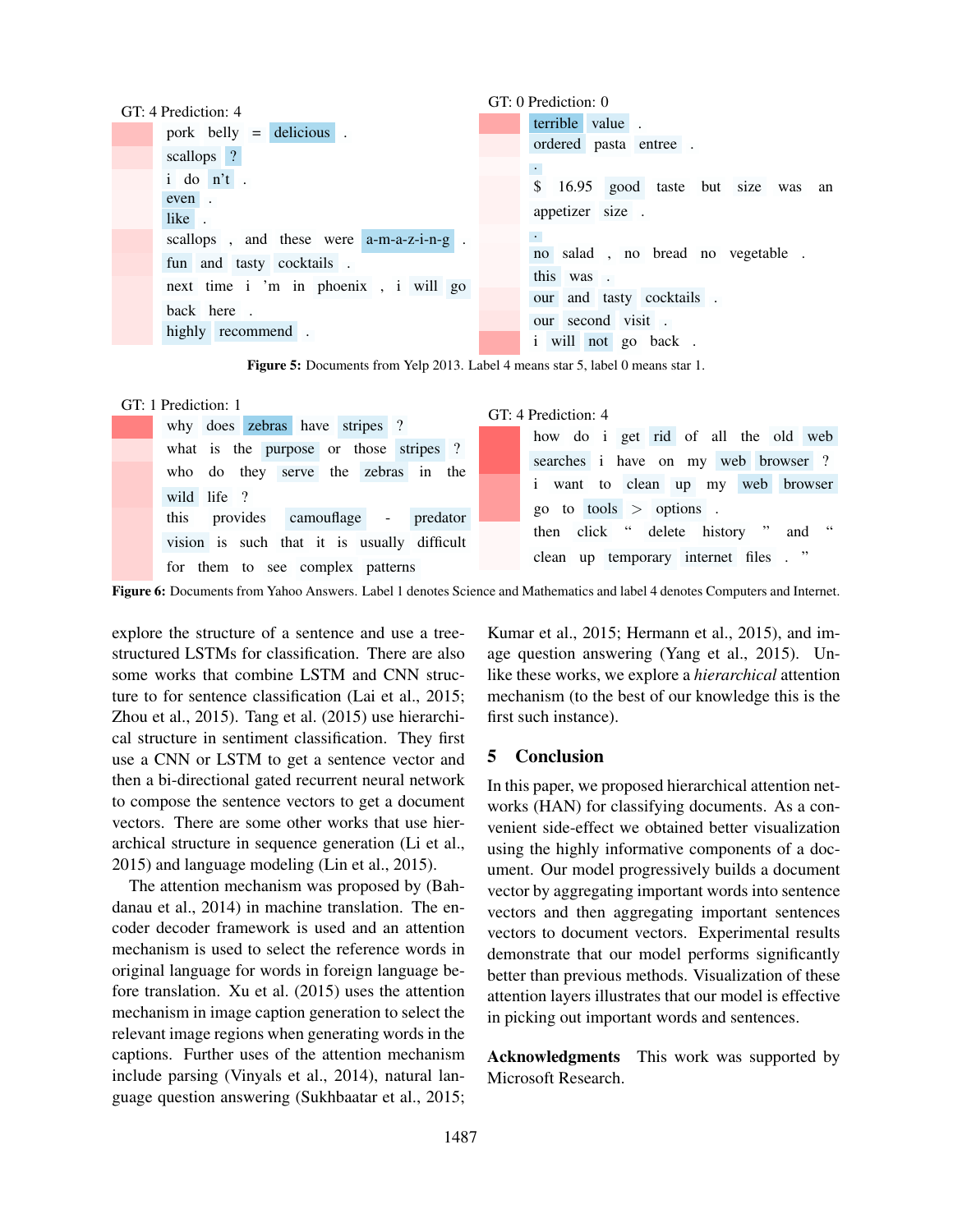### References

- Dzmitry Bahdanau, Kyunghyun Cho, and Yoshua Bengio. 2014. Neural machine translation by jointly learning to align and translate. *arXiv preprint arXiv:1409.0473*.
- Phil Blunsom, Edward Grefenstette, Nal Kalchbrenner, et al. 2014. A convolutional neural network for modelling sentences. In *Proceedings of the 52nd Annual Meeting of the Association for Computational Linguistics*. Proceedings of the 52nd Annual Meeting of the Association for Computational Linguistics.
- Qiming Diao, Minghui Qiu, Chao-Yuan Wu, Alexander J Smola, Jing Jiang, and Chong Wang. 2014. Jointly modeling aspects, ratings and sentiments for movie recommendation (jmars). In *Proceedings of the 20th ACM SIGKDD international conference on Knowledge discovery and data mining*, pages 193– 202. ACM.
- Jianfeng Gao, Patrick Pantel, Michael Gamon, Xiaodong He, Li Deng, and Yelong Shen. 2014. Modeling interestingness with deep neural networks. In *Proceedings of the 2013 Conference on Empirical Methods in Natural Language Processing*.
- Karl Moritz Hermann, Tomáš Kočiskỳ, Edward Grefenstette, Lasse Espeholt, Will Kay, Mustafa Suleyman, and Phil Blunsom. 2015. Teaching machines to read and comprehend. *arXiv preprint arXiv:1506.03340*.
- Sepp Hochreiter and Jürgen Schmidhuber. 1997. Long short-term memory. *Neural computation*, 9(8):1735– 1780.
- Thorsten Joachims. 1998. *Text categorization with support vector machines: Learning with many relevant features*. Springer.
- Rie Johnson and Tong Zhang. 2014. Effective use of word order for text categorization with convolutional neural networks. *arXiv preprint arXiv:1412.1058*.
- Yoon Kim. 2014. Convolutional neural networks for sentence classification. *arXiv preprint arXiv:1408.5882*.
- Svetlana Kiritchenko, Xiaodan Zhu, and Saif M Mohammad. 2014. Sentiment analysis of short informal texts. *Journal of Artificial Intelligence Research*, pages 723– 762.
- Ankit Kumar, Ozan Irsoy, Jonathan Su, James Bradbury, Robert English, Brian Pierce, Peter Ondruska, Ishaan Gulrajani, and Richard Socher. 2015. Ask me anything: Dynamic memory networks for natural language processing. *arXiv preprint arXiv:1506.07285*.
- Siwei Lai, Liheng Xu, Kang Liu, and Jun Zhao. 2015. Recurrent convolutional neural networks for text classification. In *Twenty-Ninth AAAI Conference on Artificial Intelligence*.
- Yann LeCun, Léon Bottou, Yoshua Bengio, and Patrick Haffner. 1998. Gradient-based learning applied to

document recognition. *Proceedings of the IEEE*, 86(11):2278–2324.

- Jiwei Li, Minh-Thang Luong, and Dan Jurafsky. 2015. A hierarchical neural autoencoder for paragraphs and documents. *arXiv preprint arXiv:1506.01057*.
- Rui Lin, Shujie Liu, Muyun Yang, Mu Li, Ming Zhou, and Sheng Li. 2015. Hierarchical recurrent neural network for document modeling. In *Proceedings of the 2015 Conference on Empirical Methods in Natural Language Processing*, pages 899–907.
- Wang Ling, Tiago Luís, Luís Marujo, Ramón Fernandez Astudillo, Silvio Amir, Chris Dyer, Alan W Black, and Isabel Trancoso. 2015. Finding function in form: Compositional character models for open vocabulary word representation. *arXiv preprint arXiv:1508.02096*.
- Andrew L Maas, Raymond E Daly, Peter T Pham, Dan Huang, Andrew Y Ng, and Christopher Potts. 2011. Learning word vectors for sentiment analysis. In *Proceedings of the 49th Annual Meeting of the Association for Computational Linguistics: Human Language Technologies-Volume 1*, pages 142–150. Association for Computational Linguistics.
- Christopher D Manning, Mihai Surdeanu, John Bauer, Jenny Finkel, Steven J Bethard, and David McClosky. 2014. The stanford corenlp natural language processing toolkit. In *Proceedings of 52nd Annual Meeting of the Association for Computational Linguistics: System Demonstrations*, pages 55–60.
- Tomas Mikolov, Ilya Sutskever, Kai Chen, Greg S Corrado, and Jeff Dean. 2013. Distributed representations of words and phrases and their compositionality. In *Advances in neural information processing systems*, pages 3111–3119.
- Bo Pang and Lillian Lee. 2008. Opinion mining and sentiment analysis. *Foundations and trends in information retrieval*, 2(1-2):1–135.
- Mehran Sahami, Susan Dumais, David Heckerman, and Eric Horvitz. 1998. A bayesian approach to filtering junk e-mail. In *Learning for Text Categorization: Papers from the 1998 workshop*, volume 62, pages 98– 105.
- Yelong Shen, Xiaodong He, Jianfeng Gao, Li Deng, and Gregoire Mesnil. 2014. A latent semantic model with convolutional-pooling structure for information retrieval. In *Proceedings of the 23rd ACM International Conference on Conference on Information and Knowledge Management*, pages 101–110. ACM.
- Richard Socher, Alex Perelygin, Jean Y. Wu, Jason Chuang, Christopher D. Manning, Andrew Y. Ng, and Christopher Potts. 2013. Recursive deep models for semantic compositionality over a sentiment treebank. In *Proc. EMNLP*.